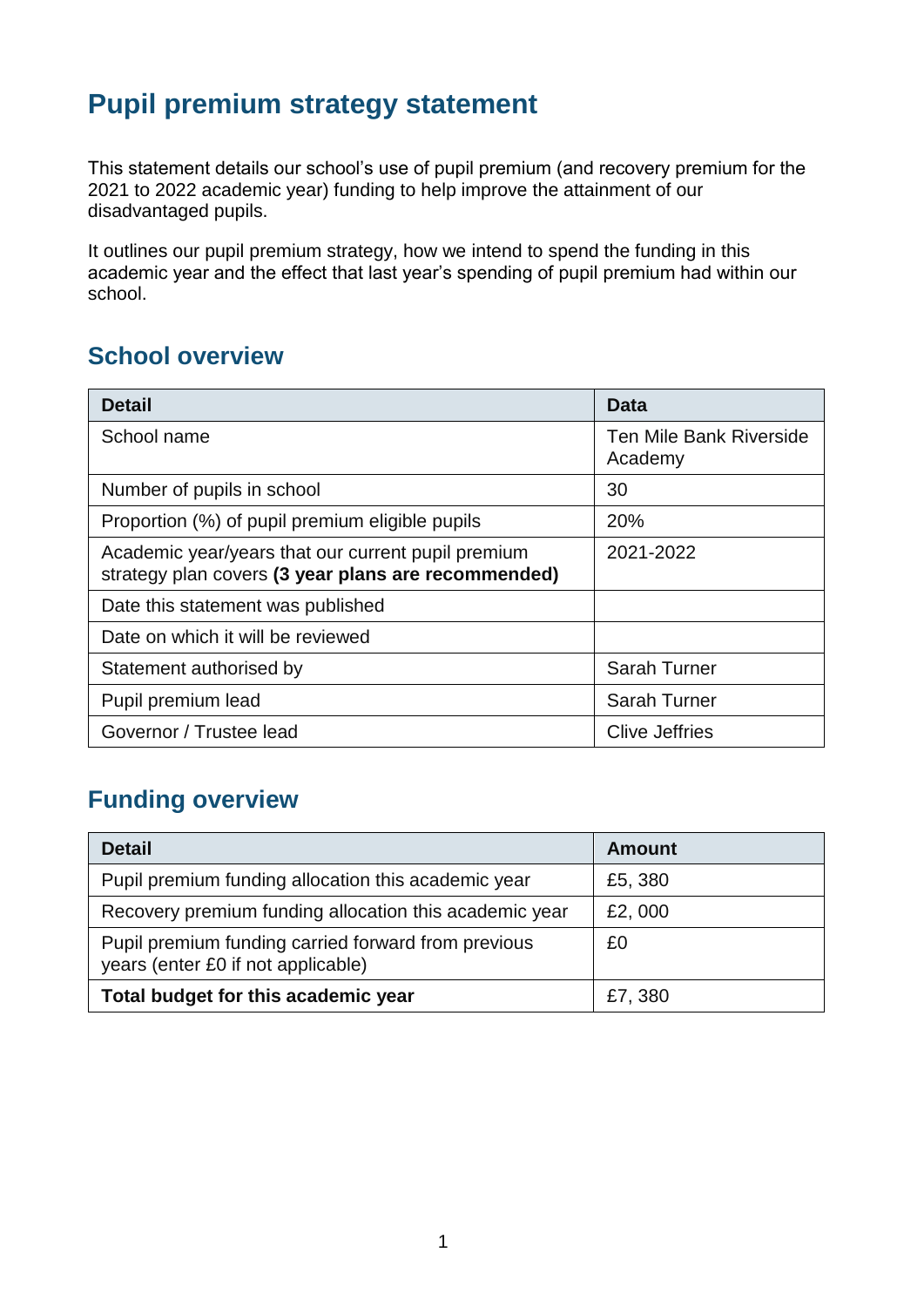# **Part A: Pupil premium strategy plan**

### **Statement of intent**

The purpose of the Pupil Premium funding is that it is deployed to narrow the gap in attainment between those from disadvantaged families and their peers.

At Ten Mile Bank Riverside Academy, we aim to improve the academic outcomes for our Pupil Premium children by providing a high quality education that enables them to attain and achieve in line with their peers. We aim to close the gap between advantaged and disadvantaged pupils. We recognise that not all Pupil Premium Pupils will be working below the expected standard. For all our Pupil Premium children, we will use this strategy to ensure they fulfil their potential from their individual starting point:

- To improve the outcomes for Pupil Premium students to bring their attainment at least in line with expected levels of progress
- To close any attainment gap between students in receipt of Pupil Premium and their peers
- To improve engagement with curriculum and enrichment opportunities

## **Challenges**

This details the key challenges to achievement that we have identified among our disadvantaged pupils.

| <b>Challenge</b><br>number | <b>Detail of challenge</b>                                                                    |
|----------------------------|-----------------------------------------------------------------------------------------------|
|                            | Missed learning time due to the pandemic including lack of engagement with<br>remote learning |
|                            | Low starting points                                                                           |
|                            | Lack of engagement in enrichment opportunities due to financial pressures                     |
|                            | Lack of support at home such as reading and homework                                          |

#### **Intended outcomes**

This explains the outcomes we are aiming for **by the end of our current strategy plan**, and how we will measure whether they have been achieved.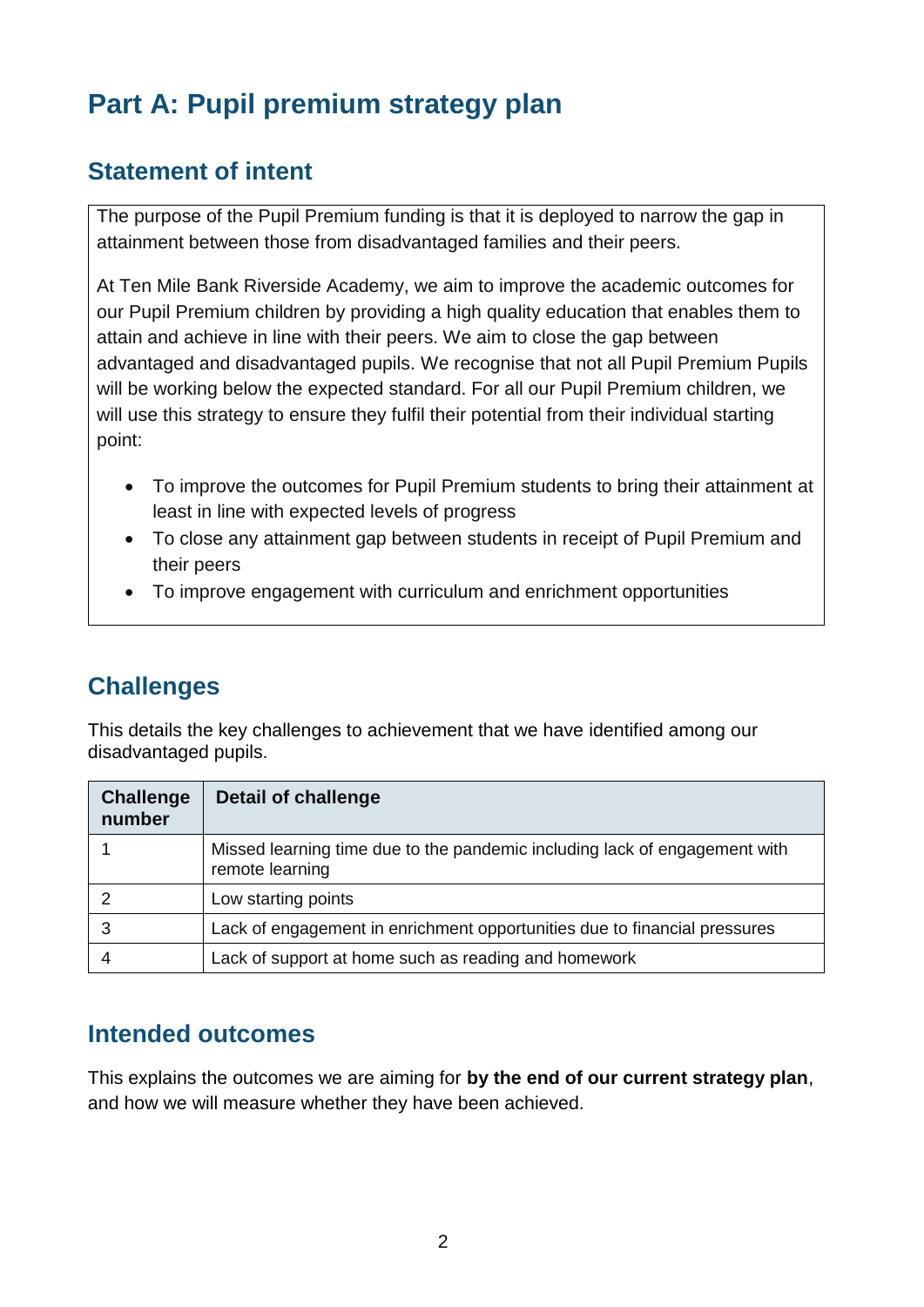| <b>Intended outcome</b>                                                        | <b>Success criteria</b>                                            |
|--------------------------------------------------------------------------------|--------------------------------------------------------------------|
| Improved attainment outcomes for all children<br>in reading, writing and maths | Achieve in line or above national average at<br>KS2 for all pupils |
| Improved progress outcomes for all children in<br>reading, writing and maths   | Achieve in line or above national average<br>for progress at KS2   |
| Improved phonics results for Year 1                                            | Achieve in line or above national average in<br>Year 1 phonics     |
| Improved reading fluency                                                       | Reading assessment shows progress in<br>fluency                    |

## **Activity in this academic year**

This details how we intend to spend our pupil premium (and recovery premium funding) **this academic year** to address the challenges listed above.

#### **Teaching**

Budgeted cost: £ 980

| <b>Activity</b>                              | <b>Evidence that supports this</b><br>approach                                           | <b>Challenge</b><br>number(s)<br>addressed |
|----------------------------------------------|------------------------------------------------------------------------------------------|--------------------------------------------|
| TA CPD in Sounds<br>Write                    | EEF - Tiered approach to improving<br>teaching by supporting professional<br>development | 1, 2                                       |
| Whole staff CPD in<br><b>TLAC</b> strategies | EEF – Tiered approach to improving<br>teaching by supporting professional<br>development | 1, 2                                       |
| Whole staff CPD in<br>reading strategies     | EEF - Tiered approach to improving<br>teaching by supporting professional<br>development | 1, 2, 4                                    |

### **Targeted academic support**

Budgeted cost: £ 4120

| <b>Activity</b>                                                | <b>Evidence that supports this</b><br>approach                                                     | <b>Challenge</b><br>number(s)<br>addressed |
|----------------------------------------------------------------|----------------------------------------------------------------------------------------------------|--------------------------------------------|
| Small group activities -<br>catch up, keep up<br>interventions | $EEF - tiered$ approach by providing<br>targeted academic support, and<br>structured interventions | 1, 2                                       |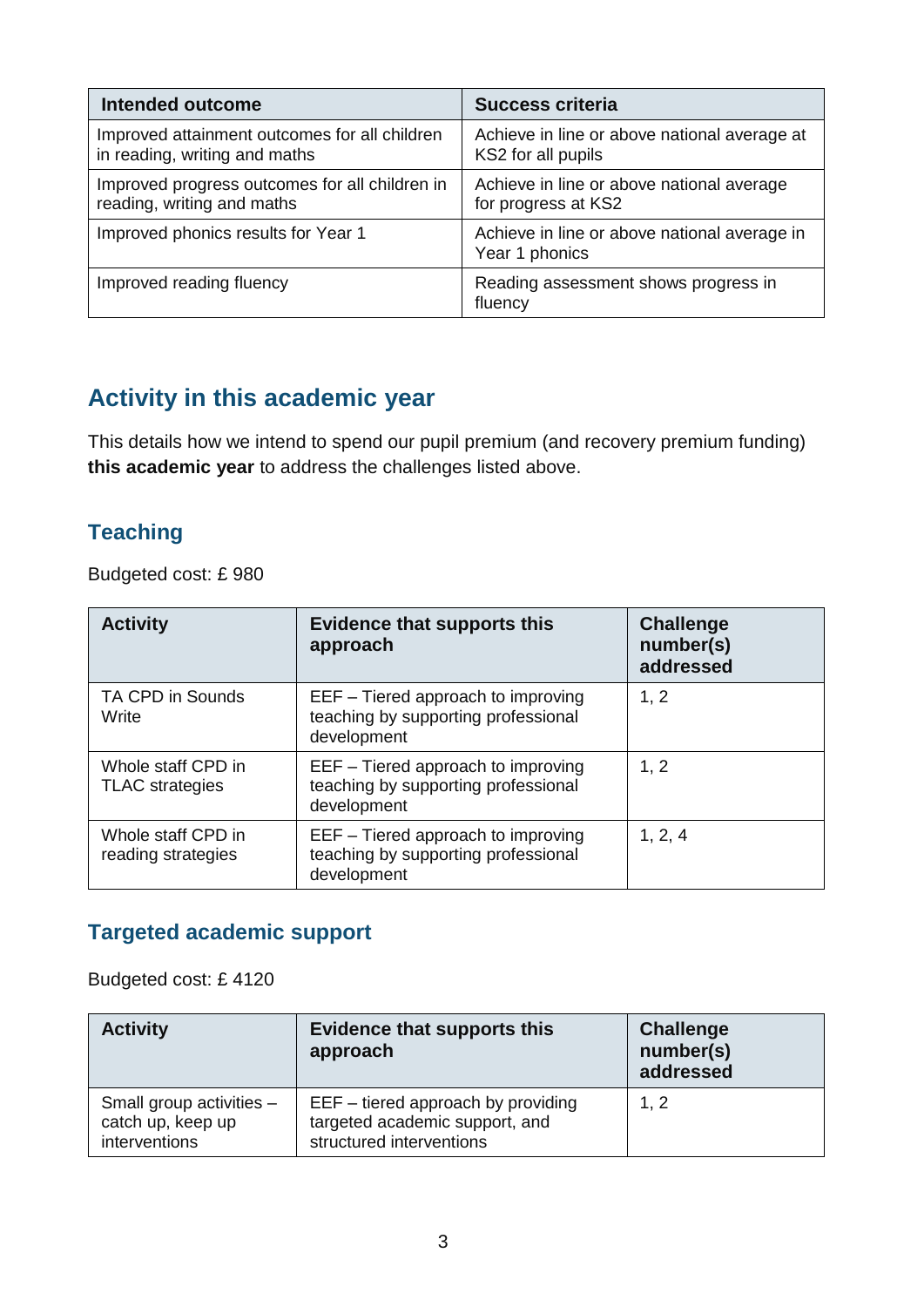| Targeted support within<br>classes - reading,<br>writing and maths<br>support                                  | $EEF - tiered$ approach by providing<br>targeted academic support, and<br>structured interventions | 1, 2, 4 |
|----------------------------------------------------------------------------------------------------------------|----------------------------------------------------------------------------------------------------|---------|
| Small group, and<br>individual, reading<br>sessions to increase<br>reading miles to<br>develop reading fluency | $EEF - tiered$ approach by providing<br>targeted academic support, and<br>structured interventions | 1, 2, 4 |

## **Wider strategies**

Budgeted cost: £ 420

| <b>Activity</b>                                                      | <b>Evidence that supports this</b><br>approach                                             | <b>Challenge</b><br>number(s)<br>addressed |
|----------------------------------------------------------------------|--------------------------------------------------------------------------------------------|--------------------------------------------|
| Financial support with<br>trips (including<br>residential) and clubs | $EEF - tiered$ approach $-$ wider<br>strategies to support children in<br>attending school | 3                                          |

## **Total budgeted cost: £ 5520**